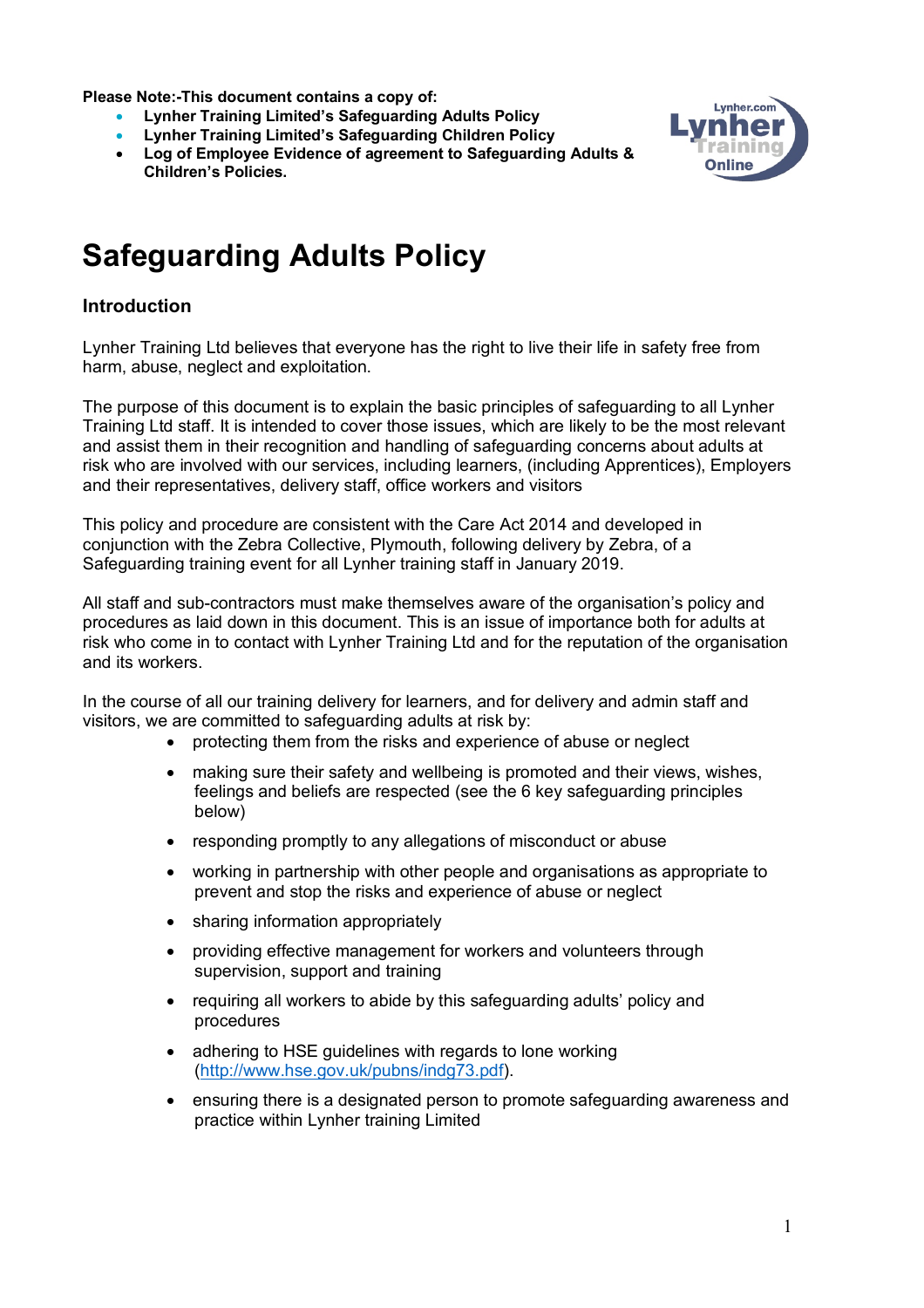## **Definitions:**

**2.1 Adult at risk** as specified in the Care Act 2014 is:

An adult who:

- Has needs for care and support (whether or not the local authority is meeting any of those needs)
- Is experiencing, or is at risk of abuse and neglect
- As a result of those needs is unable to protect themselves from either the risk of, or the experience of abuse or neglect

"Adult at Risk" has replaced the term "vulnerable adult" as it has the advantage of focusing on the risk to the person and of the situation.

## **2.2 Main Categories of Abuse:**

There are many forms of abuse and neglect, and instances can be one-off or multiple and affect one person or more. The list below is not exhaustive, but seeks to illustrate the sort of behaviour that could give rise to a safeguarding concern:

| <b>Physical Abuse including:</b><br>assault<br>hitting<br>$\bullet$<br>slapping<br>$\bullet$<br>pushing<br>$\bullet$<br>misuse of medication<br>$\bullet$<br>restraint<br>$\bullet$<br>inappropriate physical sanctions<br>$\bullet$                                                                                                                                                                                                                                                                                                                                                                                                                                                                                                    | Self-neglect covers:<br>This covers a wide range of behaviour neglecting<br>to care for one's personal hygiene, health or<br>surroundings and includes behaviour such as<br>hoarding                                                                                                                                                                                                                                                                                                                                                                                                                                                                                                                  |
|-----------------------------------------------------------------------------------------------------------------------------------------------------------------------------------------------------------------------------------------------------------------------------------------------------------------------------------------------------------------------------------------------------------------------------------------------------------------------------------------------------------------------------------------------------------------------------------------------------------------------------------------------------------------------------------------------------------------------------------------|-------------------------------------------------------------------------------------------------------------------------------------------------------------------------------------------------------------------------------------------------------------------------------------------------------------------------------------------------------------------------------------------------------------------------------------------------------------------------------------------------------------------------------------------------------------------------------------------------------------------------------------------------------------------------------------------------------|
| <b>Sexual Abuse including:</b><br>rape<br>indecent exposure<br>$\bullet$<br>sexual harassment<br>$\bullet$<br>inappropriate looking or touching<br>$\bullet$<br>sexual teasing or innuendo<br>$\bullet$<br>sexual photography<br>$\bullet$<br>subjection to pornography or<br>$\bullet$<br>witnessing sexual acts<br>indecent exposure<br>$\bullet$<br>sexual assault<br>$\bullet$<br>sexual acts to which the adult has<br>$\bullet$<br>not consented or was pressured into<br>consenting<br>Sexual exploitation involves exploitative<br>situations from the seemingly 'consensual'<br>relationship where sexual activity is<br>exchanged for attention, affection, or gifts,<br>to serious organised crime and human<br>trafficking. | Psychological Abuse including:<br>emotional abuse<br>$\bullet$<br>threats of harm or abandonment<br>$\bullet$<br>deprivation of contact<br>$\bullet$<br>humiliation<br>$\bullet$<br>blaming<br>$\bullet$<br>controlling<br>$\bullet$<br>intimidation<br>$\bullet$<br>coercion<br>$\bullet$<br>harassment<br>$\bullet$<br>verbal abuse<br>$\bullet$<br>cyber bullying<br>$\bullet$<br>isolation<br>$\bullet$<br>unreasonable and unjustified withdrawal of<br>$\bullet$<br>services or supportive networks<br>It also includes risks posed by the misuse of<br>mobile and interactive online services such as<br>social networking e.g. stalking, exposure to<br>violent or hateful content or images. |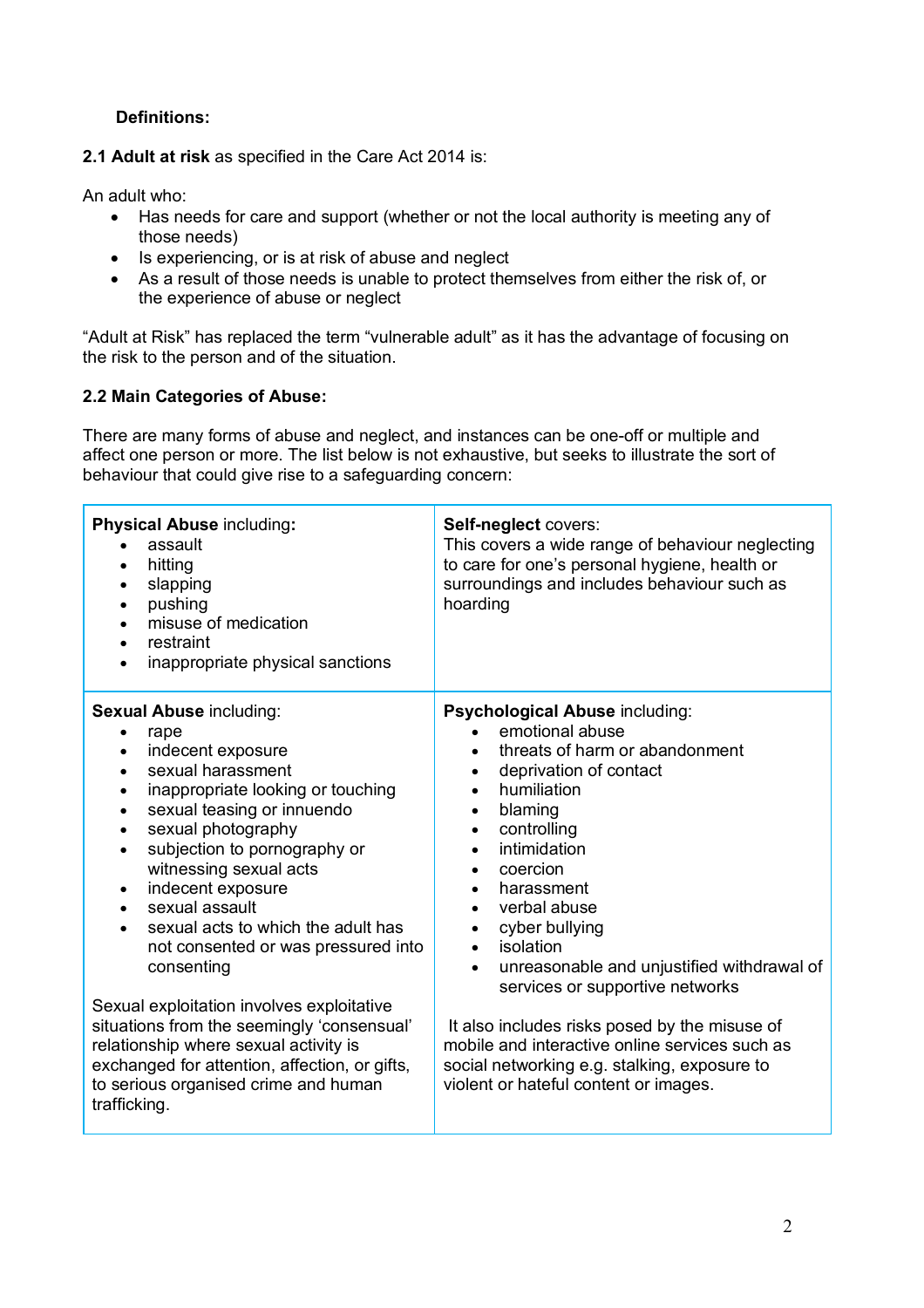| Finance or Material Abuse including:<br>theft<br>fraud<br>$\bullet$<br>internet scamming and bogus callers<br>$\bullet$<br>coercion in relation to an adult's<br>$\bullet$<br>financial affairs or arrangements,<br>including in connection with wills,<br>property, inheritance or financial<br>transactions<br>the misuse or misappropriation of<br>$\bullet$<br>property, possessions or benefits<br>It can also include aspects of "mate crime",<br>where people pretend to befriend an adult<br>at risk, while secretly stealing from or abusing<br>them. | <b>Domestic Abuse is:</b><br>Any incident or pattern of incidents of controlling,<br>coercive or threatening behaviour, violence or<br>abuse between those aged 16 or over who are or<br>have been intimate partners or family members,<br>regardless of gender or sexuality. This can<br>encompass, but is not limited to:<br>Psychological;<br>Physical;<br>Sexual;<br>Financial;<br>Emotional<br>$\bullet$<br>So-called 'honour' based violence<br><b>Female Genital Mutilation</b><br>Forced marriage |
|----------------------------------------------------------------------------------------------------------------------------------------------------------------------------------------------------------------------------------------------------------------------------------------------------------------------------------------------------------------------------------------------------------------------------------------------------------------------------------------------------------------------------------------------------------------|-----------------------------------------------------------------------------------------------------------------------------------------------------------------------------------------------------------------------------------------------------------------------------------------------------------------------------------------------------------------------------------------------------------------------------------------------------------------------------------------------------------|
| <b>Neglect and Acts of Omission including:</b><br>ignoring medical<br>$\bullet$<br>emotional or physical care needs<br>$\bullet$<br>failure to provide access to<br>$\bullet$<br>appropriate health, care and support<br>or educational services<br>the withholding of the necessities of<br>$\bullet$<br>life, such as medication, adequate<br>nutrition and heating                                                                                                                                                                                          | Organisational Abuse including: neglect and<br>poor care practice within an institution or specific<br>care setting such as a hospital or care home, or in<br>relation to care provided in one's own home. This<br>may range from one-off incidents to on-going ill-<br>treatment. It can be through neglect or poor<br>professional practice as a result of the structure,<br>policies, processes and practices within an<br>organisation.                                                               |
| Discriminatory Abuse including forms of:<br>harassment<br>slurs or similar treatment:<br>because of race<br>$\circ$<br>gender and gender identity<br>O<br>age<br>O<br>disability<br>$\circ$<br>sexual orientation<br>$\circ$<br>religion<br>$\circ$                                                                                                                                                                                                                                                                                                            | <b>Modern Slavery encompasses:</b><br>slavery<br>human trafficking<br>$\bullet$<br>forced labour and domestic servitude.<br>$\bullet$<br>traffickers and slave masters using<br>$\bullet$<br>whatever means they have at their<br>disposal to coerce, deceive and force<br>individuals into a life of abuse, servitude<br>and inhumane treatment                                                                                                                                                          |

**Radicalisation: -** a process by which people are drawn towards and groomed to support violent extremism and in some cases join terrorist groups. There is no 'typical' profile of what kind of person is at risk of radicalization, and contact with radicalisers can take a direct form, i.e. face to face, or indirectly through *the internet, social networking or other media.* 

*Please also see Prevent information below, and Online safety for learners' information Appendix 3*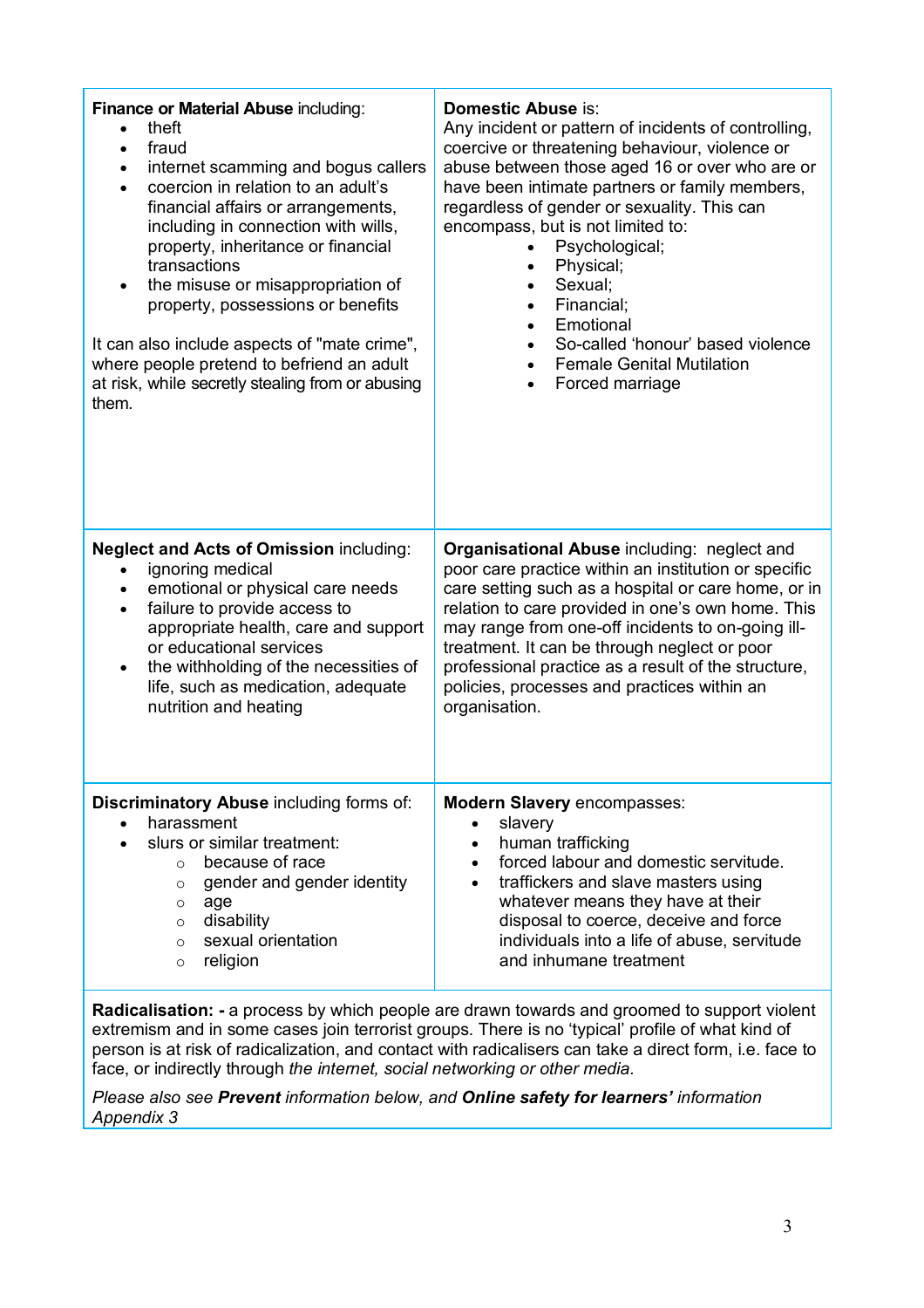**Prevent i**s the Government counter-terrorism initiative and is a multi-agency approach to safeguard people at risk of radicalisation. Lynher Training Limited has a legal obligation to fulfil the Prevent duty statement by protecting learners and staff from radicalising influences. Our staff are trained to educate apprentices and other learners to understand the nature of extremism and how they may be affected. Learners are taught to be resourceful and resilient, and training programs are designed to boost learner's self-esteem and sense of responsibility, enabling them to make safer choices. Small class sizes enable tutors to better identify changes in behaviour of learners, with 1:1 review held at every session with every learner. If staff believe someone is at risk of radicalisation they can help them obtain support and prevent them becoming involved in terrorism by raising their concerns via the confidential Anti-Terrorist Hotline on 0800 789 321 or emailing prevent@devonandcornwall.pnn.police.uk. See also Lynher Training's Prevent Policy, and Prevent Risk Register www.lynher.com policies

*Please also see Appendix 3) Online safety for learners.*

For full definitions of the above and signs/indicators refer to Plymouth Safeguarding Adults Board Procedures Manual: http://plysab.proceduresonline.com/chapters/p\_cat\_abuse.html

Concerns about abuse may arise in a number of ways:

- the adult at risk may tell you
- via another person
- through the person's behaviour
- through visual signs e.g. bruises
- the behaviour or attitude of a person towards the adult at risk worries you or makes you feel uncomfortable in some way

## **3. Six Key Principles of Safeguarding Adults**

Lynher Training Ltd subscribes to the six key principles (which underpin all adult safeguarding work and apply to all sectors and settings), as set out in the Care Act 2014 Care and Support Guidance: https://www.gov.uk/guidance/care-and-support-statutory-guidance/safeguarding

These principles should inform the ways in which we respond to and support adults at risk:

- **Empowerment** People being supported and encouraged to make their own decisions and have informed consent
- **Prevention**

It is better to take action before harm occurs

- **Proportionality** The least intrusive response appropriate to the risk presented
- **Protection**  Support and representation for those in greatest need
- **Partnership** Local solutions through services working with their communities. Communities have a part to play in preventing, detecting and reporting neglect and abuse
- **Accountability** Accountability and transparency in delivering safeguarding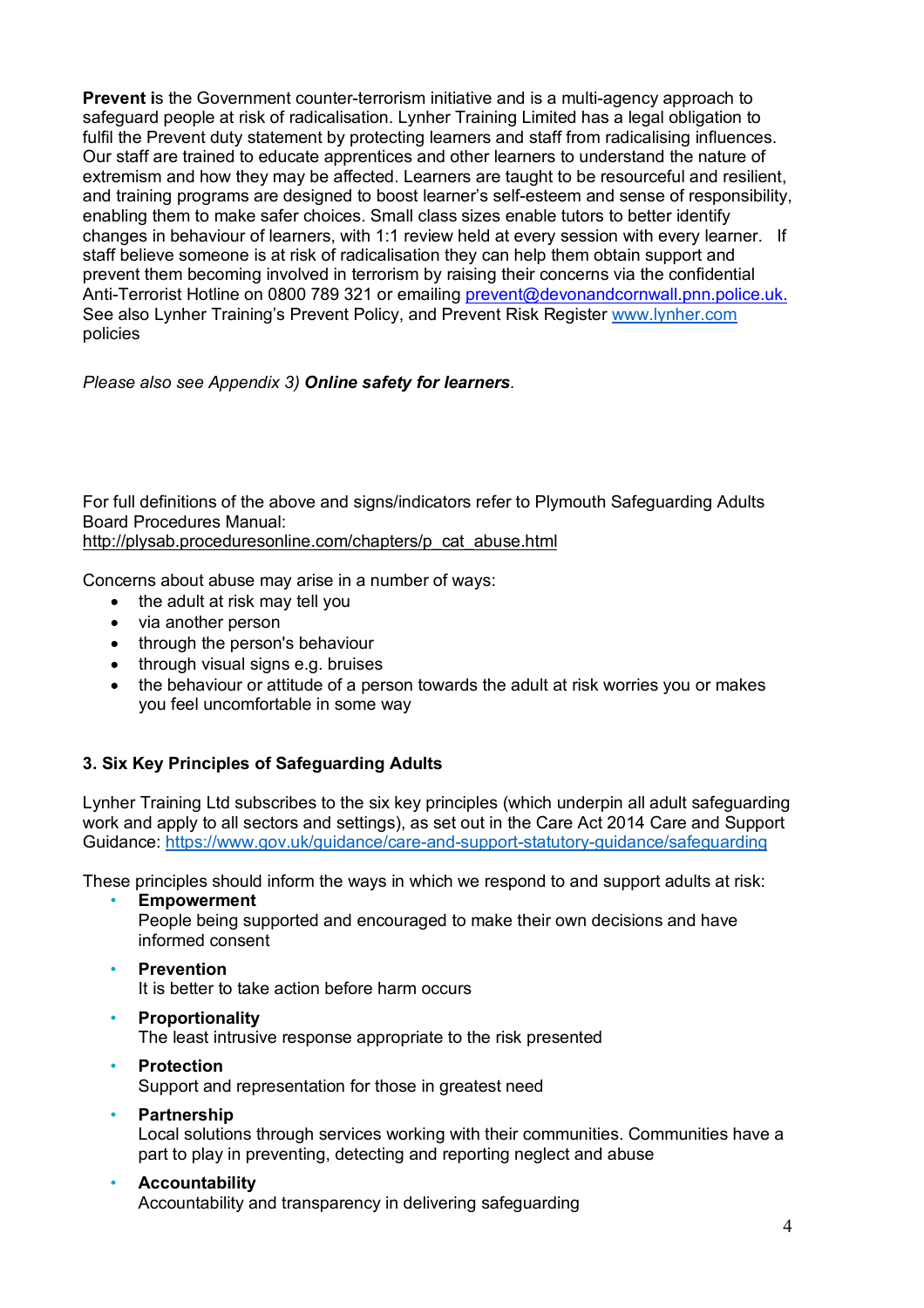## **4. Guidance for workers - if you suspect abuse or neglect has occurred:**

**4.1** All workers have a responsibility to share their concerns with the Designated Safeguarding Person (DSP) as soon as possible depending on the urgency/ seriousness of the concerns

**4.2** The DSP will then consider how to take the matter forward e.g., a referral to the Local Safeguarding Adults Team (see Appendix 1) and keep you informed of their decision

**4.3** It is important that all workers communicate concerns accurately. To this end, workers will follow the procedures below:

- Upon the receipt of any information about an adult at risk, including from the person themselves, you must record accurately what you have seen, heard or know, at the time the event occurs or as soon as possible afterwards
- You must share your concerns with the DSP at the earliest possible opportunity, provide any information that you have, and agree actions to be taken which should be recorded clearly and SMART.
- Always REFER never INVESTIGATE any suspicions or allegations about abuse.
- Do not assume that someone else will help the adult at risk

#### **4.4 If your information has come from the adult at risk themselves then you must do the following:**

- 1. Listen carefully to what they are telling you, stay calm. Keep questions to a minimum and ensure that you only ask OPEN questions.
- 2. Assure them they have done the right thing by telling you and that you are taking the concerns seriously
- 3. Do not start to investigate or ask detailed or probing questions
- 4. Explain that you can't keep secrets but the information will be treated confidentially i.e. need to know basis only. This means you will inform the Designated Safeguarding Person who may refer the concerns to Adult Social Care. DO NOT GOSSIP
- 5. Wherever possible, consider what the adult at risk wants to happen next. On some occasions, it may be necessary for the designated person to raise a safeguarding concern even if this is contrary to the wishes of the adult at risk. Reassure the person that they will be involved in decisions about them.
- 6. Make a formal written record of everything that has happened/been discussed as soon as possible. All recording should be factual - use the exact words/terminology that the adult at risk has used. Do not include your opinion(s).
- 7. In the report you must include: the date and time of disclosure, suspicion or allegation and the exact time and date when you wrote the report. Sign your report and print your name and position.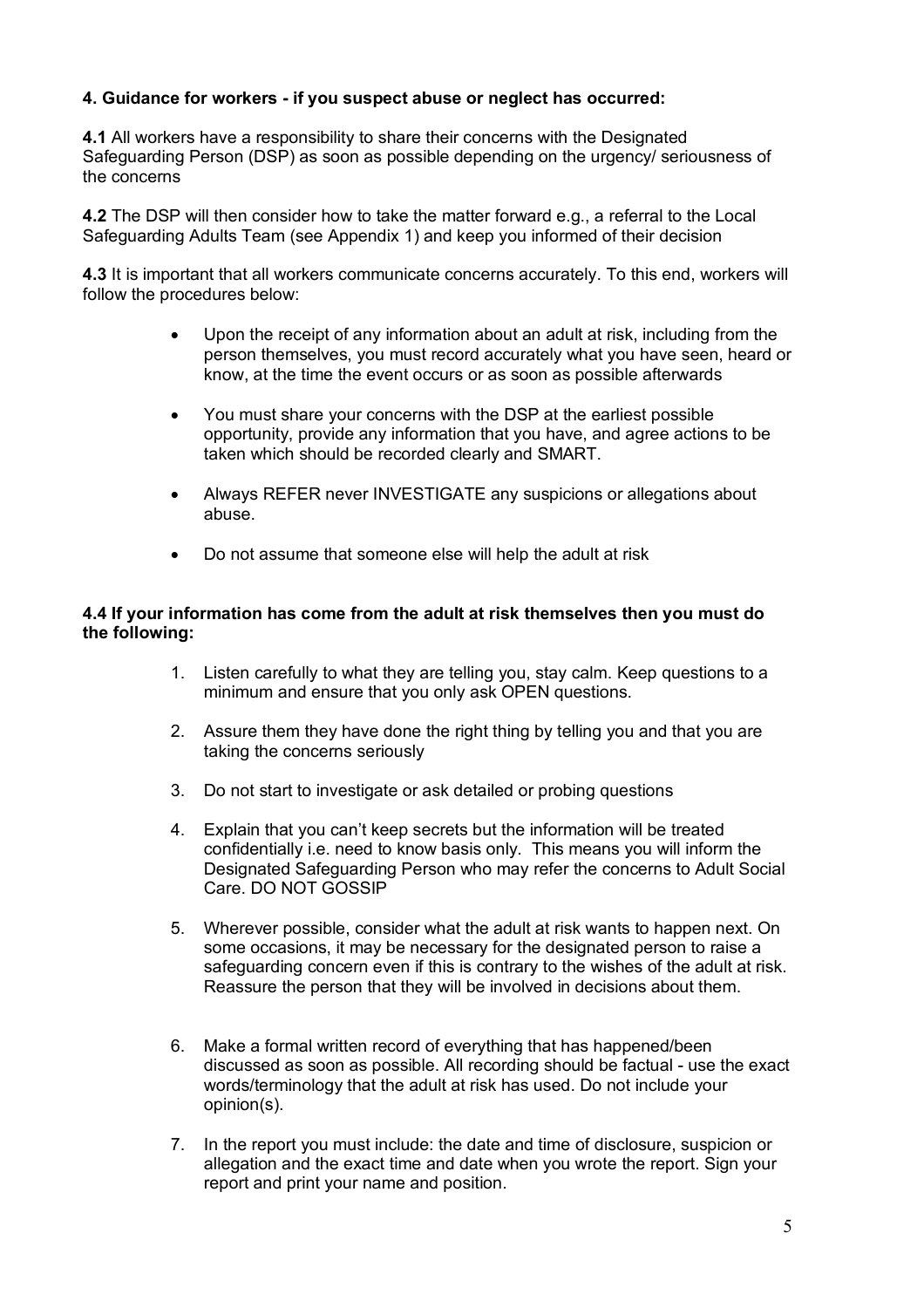- 8. Your report should include the following details:
	- o date and time of what has occurred
	- $\circ$  details of the alleged victim such as name, date of birth, address
	- o who disclosed the information (if not the alleged victim)
	- $\circ$  any information you may think relevant
	- $\circ$  details of the alleged abuser, such as name, date of birth, address, current whereabouts and his/her relationship to the victim.
	- o details of other parties involved
	- o the wishes and desired outcomes of the adult at risk
	- o details of what action you or anyone else have taken
	- o details of reporting including who to, who by and when
- 9. Give the DSP your report, they have a duty to keep this report in a safe and secure place. They will also keep in contact with you, and support you through this process.
- 10. Family members of the adult at risk will be informed when/if appropriate by the Investigating Safeguarding Team.

Where required take immediate action to ensure the immediate safety and welfare of the adult at risk (and any other person at risk). Speak to the DSP where possible for further guidance. Otherwise:

. . . . . . . . . . . . . . . . . . . .

- If urgent medical attention/ambulance/police presence required dial 999
- If a crime needs to be reported dial 101 unless there is an immediate risk, in which case dial 999
- Be aware of the possible need to preserve forensic evidence

## **5.Additional Guidance for the Designated Safeguarding Person (DSP) when raising a Safeguarding Concern**

**5.1** When you are informed or become aware of possible abuse or neglect gather information, including what the adult wants to happen now.

The Care Act Guidance emphasises how safeguarding should be person-led and outcomefocused. It should engage the person in a conversation about how best to respond to their safeguarding situation in a way that enhances involvement, choice and control as well as improving their quality of life, wellbeing and safety.

**5.2** Decide whether to raise a safeguarding concern, and if so, take action.

• Immediately where the concern is urgent and serious

I

ı П

- Within the same working day for any other concerns
- Document the incident and any actions or decisions taken
- Provide support for the person identifying the safeguarding concern

Appendix 1 contains a list of contact details for the four Local Authorities in whose areas Lynher Training Ltd currently delivers most work.

ī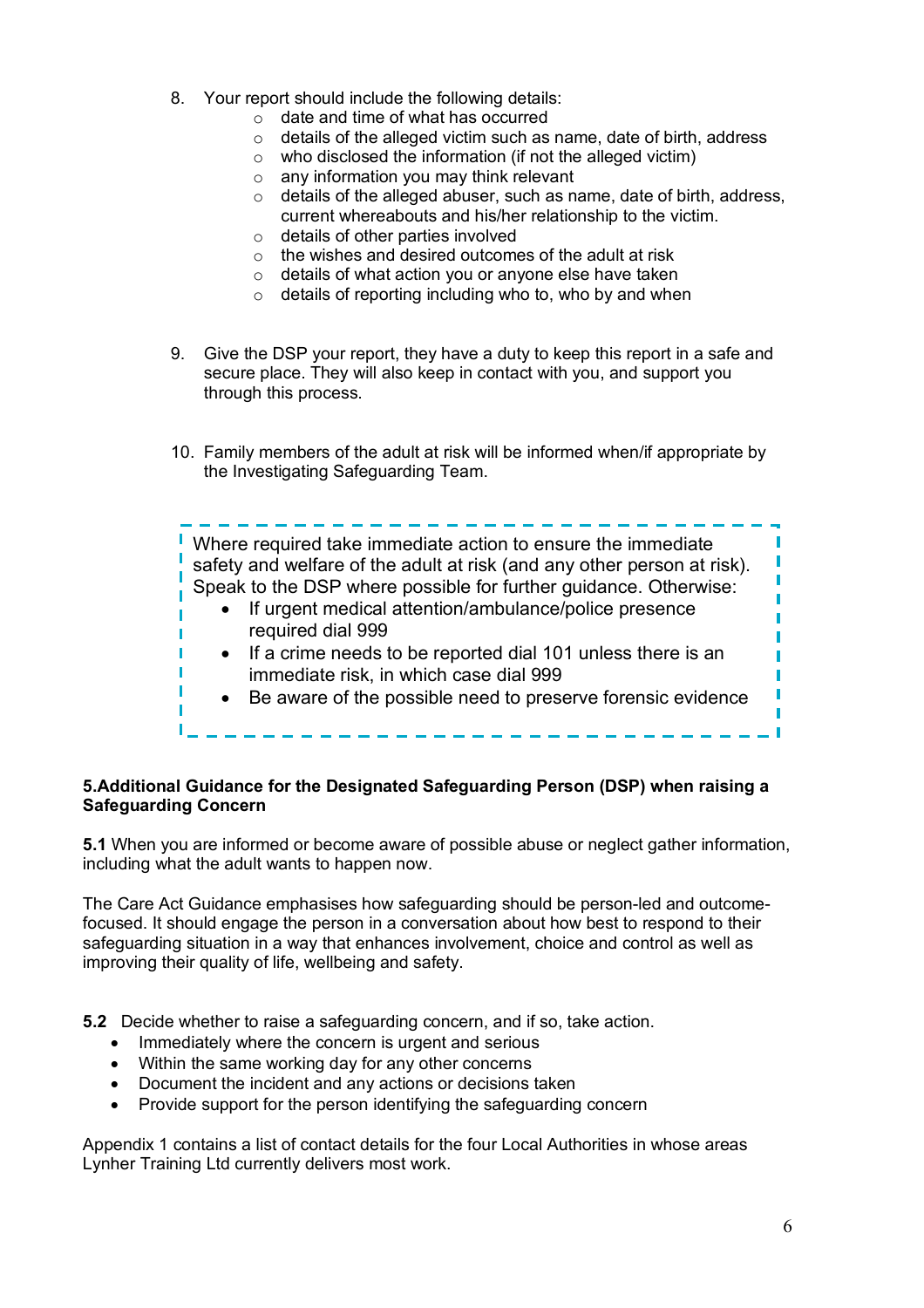**5.3** On some occasions it may be necessary to raise a safeguarding concern even if this is contrary to the wishes of the adult at risk. Any such decision should be proportional to the risk, for example:

- It is in the public interest e.g. there is also a risk to others
- The person lacks mental capacity to consent and it is in the person's best interests
- The person is subject to coercion or undue influence, to the extent that they are unable to give consent
- It is in the person's vital interests (to prevent serious harm or distress or lifethreatening situations)

If you remain unsure whether to raise a safeguarding concern, you can seek advice from local Safeguarding Teams (see Appendix 1)

**5.3** Where, after proper consideration, there is a decision not to proceed with raising a safeguarding concern, the reasons for this and any alternative action taken must be fully recorded.

## **6. Allegations against workers**

**6.1** Any allegation made against any representative of Lynher training Limited who works with an adult at risk or has contact with them must be taken seriously.

An allegation or suspicion of abuse should be reported immediately to the DSP. It is important that a detailed record is kept, dated and signed.

On receipt of the report the DSP should review the allegation in the light of the three criteria below and take appropriate action.

Where a staff member or subcontractor has:

- § Behaved inappropriately in a way that has harmed or may have harmed an adult at risk or
- § Possibly committed a criminal offence against or related to an adult at risk or
- Behaved towards an adult at risk in a way that indicates s/he is unsuitable to work with people with care and support needs

The DSP should immediately report the allegation or suspicion of abuse to the local Safeguarding Adults Team (see Appendix 1)

If the DSP is implicated the allegation should be reported to the Local Safeguarding Team for impartial review.

#### **6.2 If an allegation of abuse is made against you, then you must follow the guidelines below and remember:**

- The welfare of the adult at risk is paramount
- You must remove yourself from the situation immediately.
- You must refer the matter to the DSP immediately (the earliest possible opportunity), and provide any information that you have, and agree action to take. Provide the DSP with a report immediately (the earliest possible opportunity).
- The DP will decide on the next course of action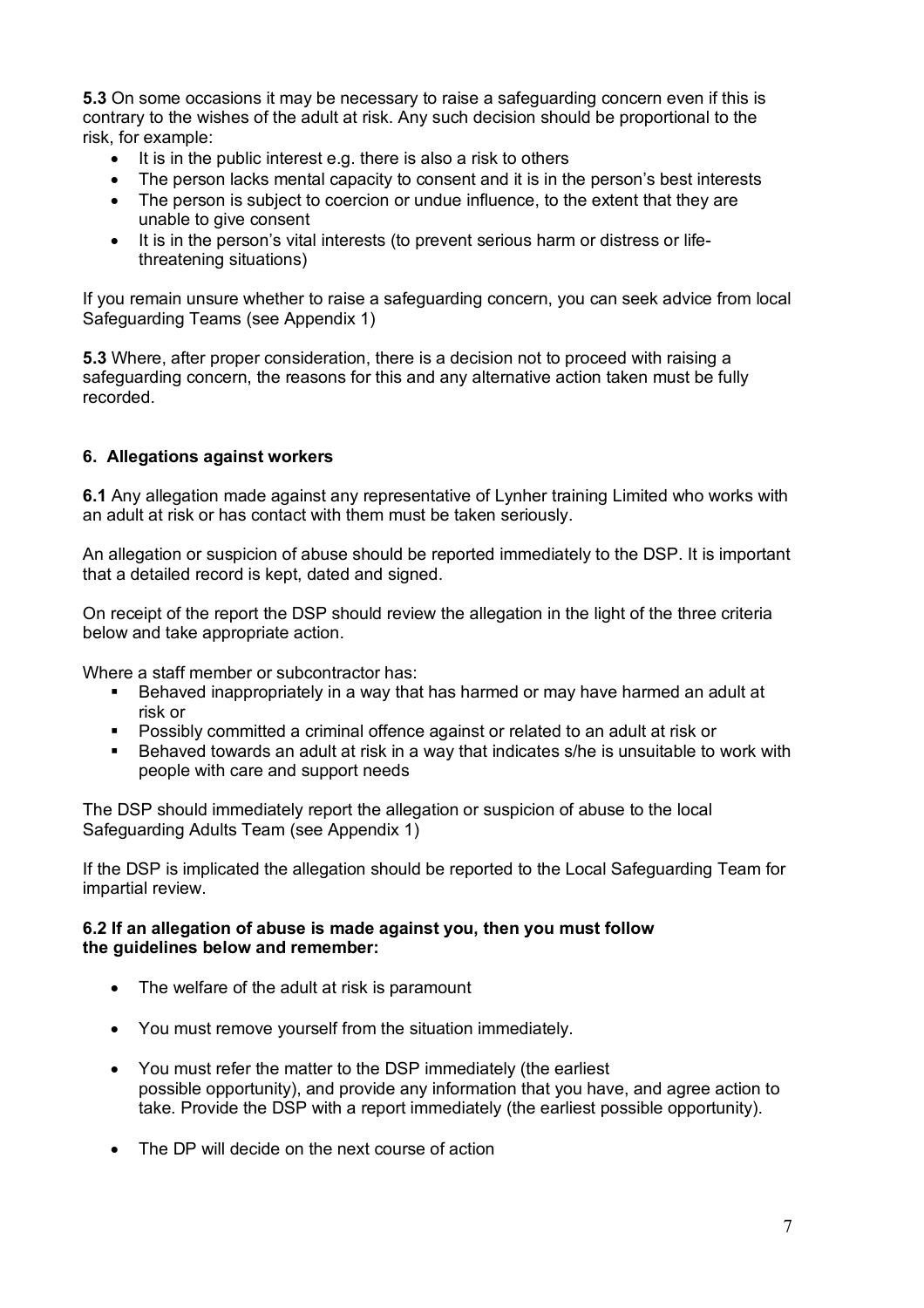**6.3 If an allegation of abuse is made against another worker [inside or outside of Lynher Training Ltd] in a session where you are also present then you must follow the guidelines below and remember:** 

- The welfare of the adult at risk is paramount
- You must ensure that the worker who has been accused of abuse is removed from the situation immediately
- You must ensure that the adult at risk concerned is free from any possible risk of harm
- You must contact the DSP immediately, provide any information that you have and agree action to take.
- Provide the DSP with a report immediately (the earliest possible opportunity).
- You must follow these guidelines if an adult at risk tells you about another worker from any organisation outside of the session.

## **7. Recruitment, Training and Supervision**

**7.1** As Lynher Training Ltd's delivery involves Regulated Activity, all delivery staff undertake DBS checks. Lynher Training Ltd's Quality Assurance officer ensures that DBS checks are kept up to date and records are stored and maintained with the staff CPD records. Lynher Training Ltd recognises that DBS checks alone do not ensure prospective staff and sub-contractors are safe to work with vulnerable and we operate safer recruitment procedures for any regulated activities. This includes:

- A statement in our recruitment material/pack about our commitment to safeguarding children;
- A role description that clarifies safeguarding responsibilities;
- Completion of an application form;
- Checks on identity and work history;
- Checking of two references:
- An interview;
- An enhanced DBS check (as outlined above)
- No prospective staff member or sub-contractor can be in one-to-one contact with a child / young person or without the presence of another adult who has a current enhanced Disclosure and Barring Service check until identity, references and Enhanced DBS Checks have been completed.

Lynher Training Ltd will operate a rolling programme of re-checking DBS checks for holders of all identified roles and posts. Existing staff (paid or unpaid) who transfer from a role which does not require a DBS check to one which involves contact with children are subject to a DBS check

**7.2** Each staff member or sub-contractor will undertake regular Safeguarding Adults training to gain a basic awareness of signs and symptoms of abuse and how to respond to a concern of abuse. The DSP will have access to further safeguarding training as required for their role.

Lynher Training Ltd will emphasise to all workers that they have a duty to report any concerns they have regarding the possible abuse of an adult at risk in touch with our services immediately to the DSP.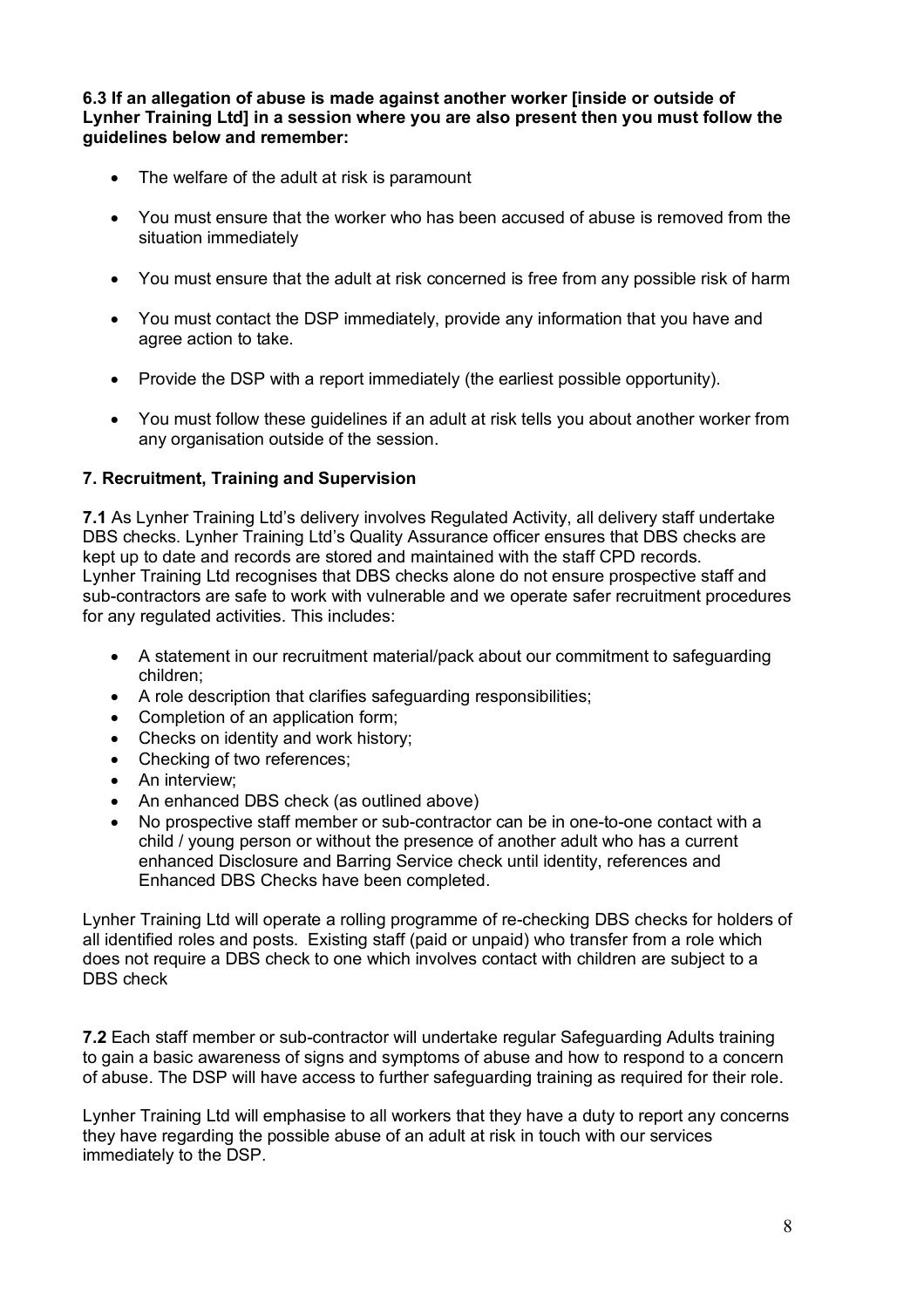**7.3** Safeguarding adults will be discussed in supervision as the need arises. Staff and subcontractors will be supported by the DSP.

**7.4** Each staff member and sub-contractor is required to read this policy and to sign to that effect.

#### **NOTE: if you are worried at any time, please discuss your concerns or worries with the DSP.**

Designated Safeguarding Person (DSP): Karen Howell

#### **Appendix 1**

#### **Contact Details of Local Safeguarding Teams**

As Lynher Training Limited works across a number of Local Authorities the Designated Safeguarding Person may need to raise a safeguarding concern with teams in one of the following areas:

#### **Plymouth**

#### **Adult Social Care -Tel: 01752 668000** Out of Hours: 01752 346984 Online form: http://www.plymouth.gov.uk/homepage/socialcareandhealth/adultsocialcare/adultsafeguardin gboard/asbpublic/ascadultabuse.htm

#### **Cornwall**

#### **Multi-Agency Referral Unit (MARU)** -**Tel: 0300 1234 131**

Out of Hours: 0300 1231 116 email: accessteam.referral@cornwall.gov.uk.

## **Devon**

**Care Direct -Tel: 0345 1551 007**  Out of Hours: 0845 6000 388 email: csc.caredirect@devon.gov.uk.

#### **Torbay**

**Safeguarding Adults Team -Tel: 01803 219700** email: safeguarding.alertstct@nhs.net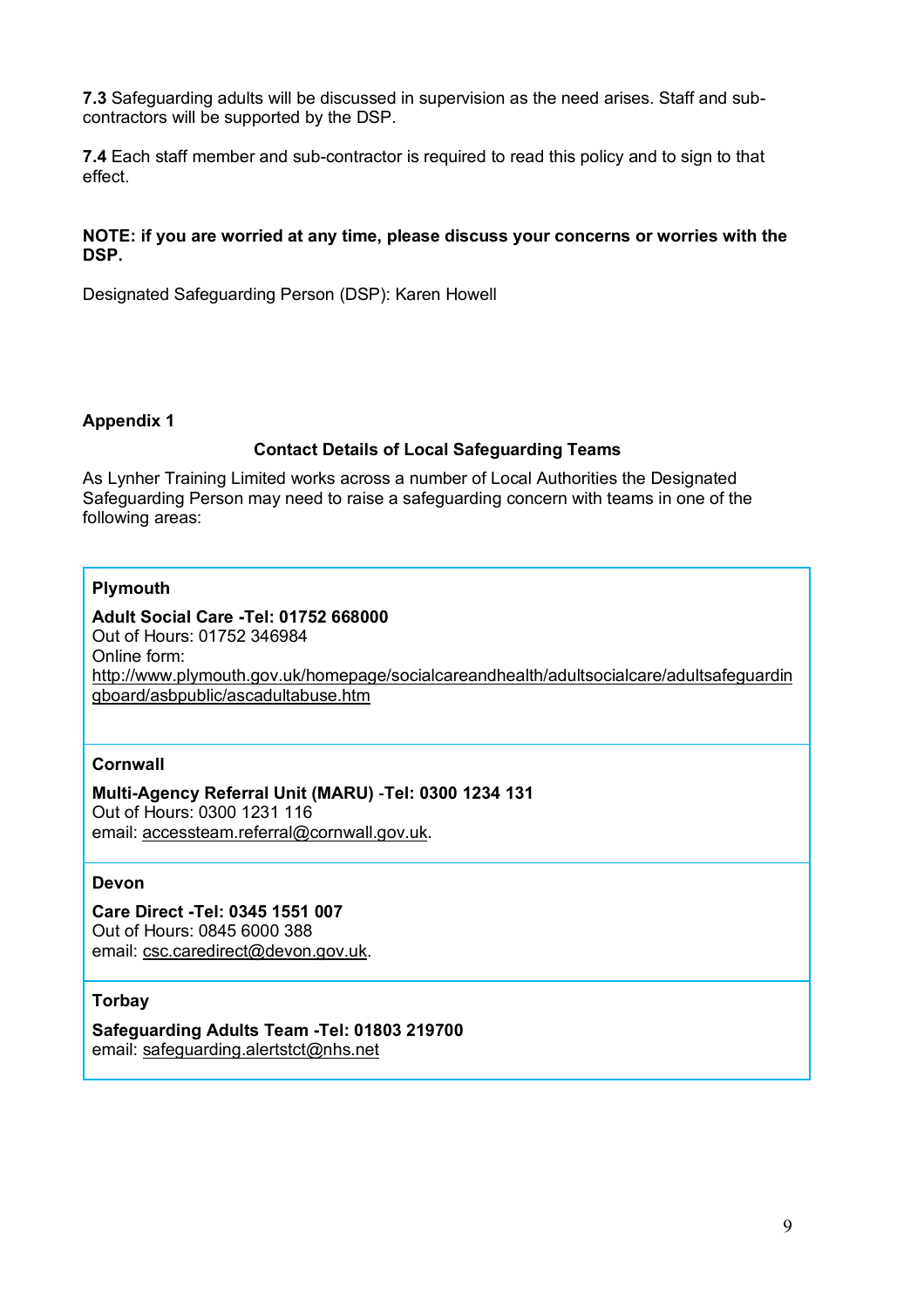## **Appendix 2**

## **Covid-19. Latest Information from the Government Guidelines for FE Providers at:**

https://assets.publishing.service.gov.uk/government/uploads/system/uploads/attachment\_dat a/file/1048291/Plan\_B\_review\_FE\_operational\_quidance\_v3.pdf

See also Lynher Training's Covid-19 Information and Measures for Courses. February 2022

## **Appendix 3)**

#### **Online safety for learners/ monitoring IT usage/ Cybercrime:**

The Government publication Keeping Children Safe in Education 2021 Statutory guidance for schools and colleges, describes our responsibilities to our learners:

*All staff should be aware that technology is a significant component in many safeguarding and wellbeing issues. Children are at risk of abuse online as well as face to face. In many cases abuse will take place concurrently via online channels and in daily life. Children can also abuse their peers online, this can take the form of abusive, harassing, and misogynistic messages, the non-consensual sharing of indecent images, especially around chat groups, and the sharing of abusive images and pornography, to those who do not want to receive such content.* 

*Cybercrime. Cybercrime is criminal activity committed using computers and/or the internet. It is broadly categorised as either 'cyber-enabled' (crimes that can happen off-line but are enabled at scale and at speed on-line) or 'cyber dependent' (crimes that can be committed only by using a computer). Cyber-dependent crimes include;* 

- *unauthorised access to computers (illegal 'hacking'), for example accessing a school's computer network to look for test paper answers or change grades awarded;*
- *denial of Service (Dos or DDoS) attacks or 'booting'. These are attempts to make a computer, network or website unavailable by overwhelming it with internet traffic from multiple sources; and,*
- *making, supplying or obtaining malware (malicious software) such as viruses, spyware, ransomware, botnets and Remote Access Trojans with the intent to commit further offence, including those above.*

*Children with particular skill and interest in computing and technology may inadvertently or deliberately stray into cyber-dependent crime.* 

*If there are concerns about a child in this area, the designated safeguarding lead (or a deputy), should consider referring into the Cyber Choices programme. This is a nationwide police programme supported by the Home Office and led by the National Crime Agency, working with regional and local policing. It aims to intervene where young people are at risk of committing, or being drawn into, low level cyber-dependent offences and divert them to a more positive use of their skills and interests.* 

*Note that Cyber Choices does not currently cover 'cyber-enabled' crime such as fraud, purchasing of illegal drugs on-line and child sexual abuse and exploitation, nor other areas of concern such as on-line bullying or general on-line safety.* 

Lynher Training Limited and employees take responsibility for monitoring learners'/ apprentices' on-line activity whilst on training programmes, in an effort to prevent danger of radicalisation or other forms of on-line abuse/exploitation occurring, including those described